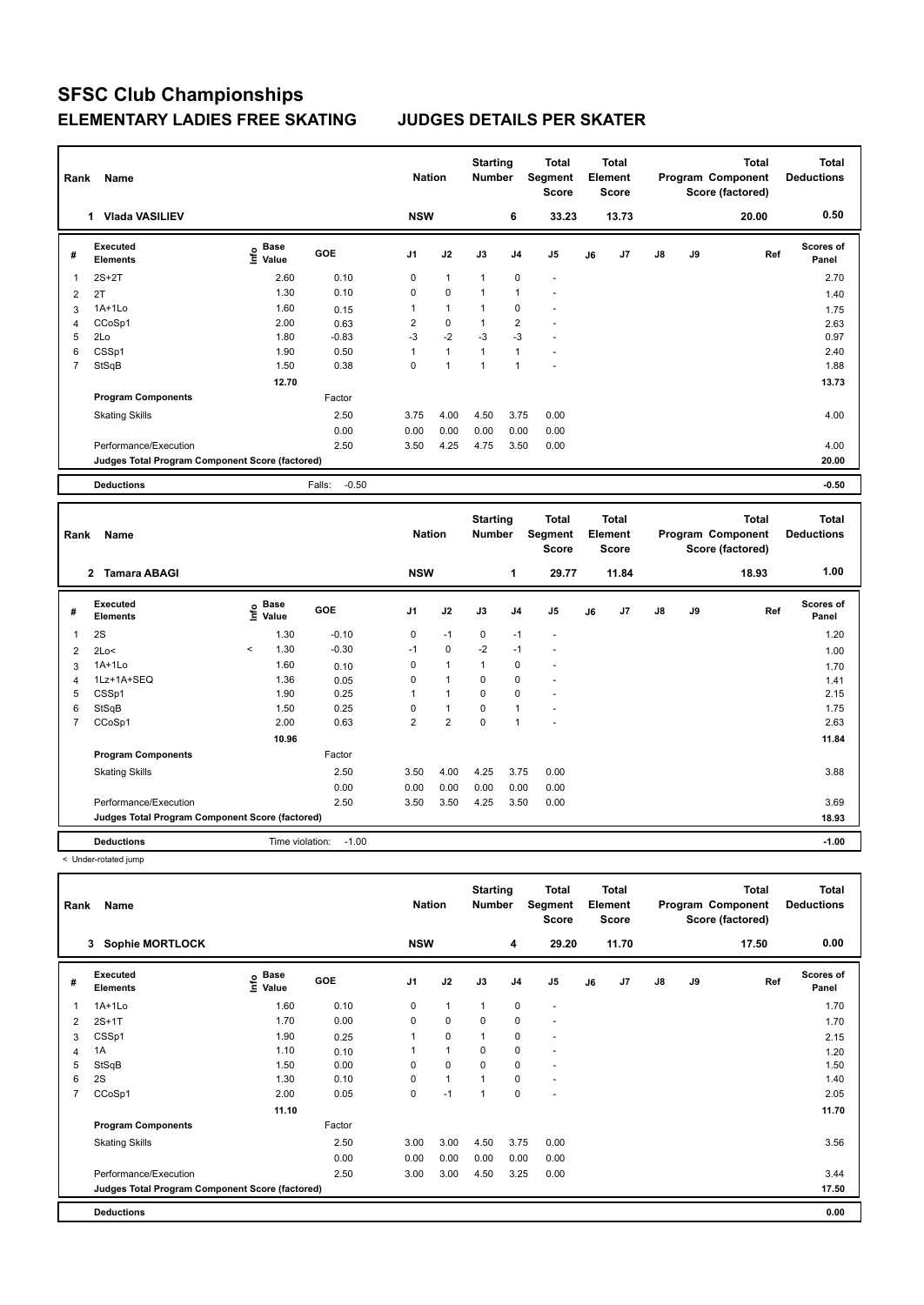| Rank | Name                                            |                                  | <b>Nation</b> |            | <b>Starting</b><br><b>Number</b> | <b>Total</b><br>Segment<br><b>Score</b> | <b>Total</b><br>Element<br><b>Score</b> |                          |    |       | <b>Total</b><br>Program Component<br>Score (factored) | <b>Total</b><br><b>Deductions</b> |       |                           |
|------|-------------------------------------------------|----------------------------------|---------------|------------|----------------------------------|-----------------------------------------|-----------------------------------------|--------------------------|----|-------|-------------------------------------------------------|-----------------------------------|-------|---------------------------|
|      | <b>Rachel FIUTOWSKI</b><br>4                    |                                  |               | <b>NSW</b> |                                  |                                         | $\mathbf{2}$                            | 27.11                    |    | 10.83 |                                                       |                                   | 16.28 | 0.00                      |
| #    | <b>Executed</b><br><b>Elements</b>              | <b>Base</b><br>e Base<br>⊆ Value | <b>GOE</b>    | J1         | J2                               | J3                                      | J <sub>4</sub>                          | J <sub>5</sub>           | J6 | J7    | $\mathsf{J}8$                                         | J9                                | Ref   | <b>Scores of</b><br>Panel |
| 1    | $1A+1Lo$                                        | 1.60                             | 0.10          | 0          | $\mathbf{1}$                     | 1                                       | $\mathbf 0$                             | $\blacksquare$           |    |       |                                                       |                                   |       | 1.70                      |
| 2    | 2S                                              | 1.30                             | $-0.15$       | $-1$       | $-1$                             | 0                                       | $-1$                                    | $\blacksquare$           |    |       |                                                       |                                   |       | 1.15                      |
| 3    | CCoSp1                                          | 2.00                             | 0.38          | 1          | $\mathbf 0$                      | 1                                       | $\overline{1}$                          | $\overline{\phantom{a}}$ |    |       |                                                       |                                   |       | 2.38                      |
| 4    | StSqB                                           | 1.50                             | $-0.23$       | $-1$       | $-1$                             | 0                                       | $-1$                                    | $\overline{\phantom{a}}$ |    |       |                                                       |                                   |       | 1.27                      |
| 5    | $1Lz+1Lo$                                       | 1.10                             | 0.15          | 1          | 1                                | 1                                       | $\mathbf 0$                             | $\blacksquare$           |    |       |                                                       |                                   |       | 1.25                      |
| 6    | 1A                                              | 1.10                             | $-0.05$       | 0          | $-1$                             | $\Omega$                                | 0                                       | $\overline{a}$           |    |       |                                                       |                                   |       | 1.05                      |
| 7    | CSSp1                                           | 1.90                             | 0.13          | 0          | 0                                | 1                                       | $\mathbf 0$                             | ٠                        |    |       |                                                       |                                   |       | 2.03                      |
|      |                                                 | 10.50                            |               |            |                                  |                                         |                                         |                          |    |       |                                                       |                                   |       | 10.83                     |
|      | <b>Program Components</b>                       |                                  | Factor        |            |                                  |                                         |                                         |                          |    |       |                                                       |                                   |       |                           |
|      | <b>Skating Skills</b>                           |                                  | 2.50          | 3.00       | 3.50                             | 4.50                                    | 2.50                                    | 0.00                     |    |       |                                                       |                                   |       | 3.38                      |
|      |                                                 |                                  | 0.00          | 0.00       | 0.00                             | 0.00                                    | 0.00                                    | 0.00                     |    |       |                                                       |                                   |       |                           |
|      | Performance/Execution                           |                                  | 2.50          | 2.75       | 3.00                             | 4.50                                    | 2.25                                    | 0.00                     |    |       |                                                       |                                   |       | 3.13                      |
|      | Judges Total Program Component Score (factored) |                                  |               |            |                                  |                                         |                                         |                          |    |       |                                                       |                                   |       | 16.28                     |
|      | <b>Deductions</b>                               |                                  |               |            |                                  |                                         |                                         |                          |    |       |                                                       |                                   |       | 0.00                      |

|   | Name<br>Rank                                    |                                     |                   |                |             | <b>Starting</b><br><b>Number</b> |                | <b>Total</b><br>Segment<br><b>Score</b> | <b>Total</b><br>Element<br>Score |                |    |    | <b>Total</b><br>Program Component<br>Score (factored) | <b>Total</b><br><b>Deductions</b> |
|---|-------------------------------------------------|-------------------------------------|-------------------|----------------|-------------|----------------------------------|----------------|-----------------------------------------|----------------------------------|----------------|----|----|-------------------------------------------------------|-----------------------------------|
|   | <b>Erin BARTRAM</b><br>5                        |                                     |                   | <b>NSW</b>     |             |                                  | 3              | 25.20                                   |                                  | 9.89           |    |    | 15.81                                                 | 0.50                              |
| # | Executed<br><b>Elements</b>                     | $\epsilon$ Base<br>$\epsilon$ Value | <b>GOE</b>        | J <sub>1</sub> | J2          | J3                               | J <sub>4</sub> | J <sub>5</sub>                          | J6                               | J <sub>7</sub> | J8 | J9 | Ref                                                   | <b>Scores of</b><br>Panel         |
| 1 | $1A+1L0$                                        | 1.60                                | 0.00              | 0              | $-1$        | $\mathbf{1}$                     | $\mathbf 0$    | ٠                                       |                                  |                |    |    |                                                       | 1.60                              |
| 2 | 2S                                              | 1.30                                | 0.05              | 0              | $\mathbf 0$ | $\mathbf{1}$                     | $\mathbf 0$    | ٠                                       |                                  |                |    |    |                                                       | 1.35                              |
| 3 | 2S+SEQ                                          | 1.04                                | $-0.60$           | $-3$           | $-3$        | $-3$                             | $-3$           | ٠                                       |                                  |                |    |    |                                                       | 0.44                              |
| 4 | CCoSp1                                          | 2.00                                | 0.05              | 0              | $-1$        | 1                                | 0              | ٠                                       |                                  |                |    |    |                                                       | 2.05                              |
| 5 | StSqB                                           | 1.50                                | 0.05              | 0              | $-1$        | 1                                | 0              | $\overline{\phantom{a}}$                |                                  |                |    |    |                                                       | 1.55                              |
| 6 | 1A                                              | 1.10                                | 0.05              | 0              | $\mathbf 0$ | $\overline{1}$                   | 0              | ٠                                       |                                  |                |    |    |                                                       | 1.15                              |
| 7 | CSSp1                                           | 1.90                                | $-0.15$           | 0              | $\pmb{0}$   | $-1$                             | $-1$           | ٠                                       |                                  |                |    |    |                                                       | 1.75                              |
|   |                                                 | 10.44                               |                   |                |             |                                  |                |                                         |                                  |                |    |    |                                                       | 9.89                              |
|   | <b>Program Components</b>                       |                                     | Factor            |                |             |                                  |                |                                         |                                  |                |    |    |                                                       |                                   |
|   | <b>Skating Skills</b>                           |                                     | 2.50              | 2.75           | 3.00        | 4.50                             | 2.25           | 0.00                                    |                                  |                |    |    |                                                       | 3.13                              |
|   |                                                 |                                     | 0.00              | 0.00           | 0.00        | 0.00                             | 0.00           | 0.00                                    |                                  |                |    |    |                                                       |                                   |
|   | Performance/Execution                           |                                     | 2.50              | 2.75           | 2.75        | 4.50                             | 2.75           | 0.00                                    |                                  |                |    |    |                                                       | 3.19                              |
|   | Judges Total Program Component Score (factored) |                                     |                   |                |             |                                  |                |                                         |                                  |                |    |    |                                                       | 15.81                             |
|   | <b>Deductions</b>                               |                                     | Falls:<br>$-0.50$ |                |             |                                  |                |                                         |                                  |                |    |    |                                                       | $-0.50$                           |

**Total Deductions Total Program Component Score (factored) Total Element Segment Score Total Score Starting Rank Name Nation Number # Executed Elements Base Value GOE J1 J2 J3 J4 J5 J6 J7 J8 J9 Scores of Panel** 1 1.10 0.10 0 1 1 0 - **Ref**  1Lz+1Lo 1.20 **Info 6 Madison ATTWOOD NSW 8 24.72 7.84 16.88 0.00** 2 1F+1Lo 1.00 0.10 0 1 1 0 - 1.10 3 SSpB 1.10 0.00 0 0 0 0 - 1.10 4 1F 0.50 0.00 0 0 0 0 - 0.50 0.50 5 StSqB 1.50 -0.08 0 -1 0 0 - 1.42 6 1Lz 0.60 0.00 0 0 0 0 - 0.60 7 CCoSp1 2.00 -0.08 0 -1 0 0 - 1.92  **7.80 7.84 Program Components**  Skating Skills **2.50** 2.50 2.50 3.50 4.50 2.75 0.00 Factor 2.50 3.31 0.00 0.00 0.00 0.00 0.00 0.00 Performance/Execution 2.50 3.00 3.50 4.50 2.75 0.00 3.44 **Deductions 0.00 Judges Total Program Component Score (factored) 16.88**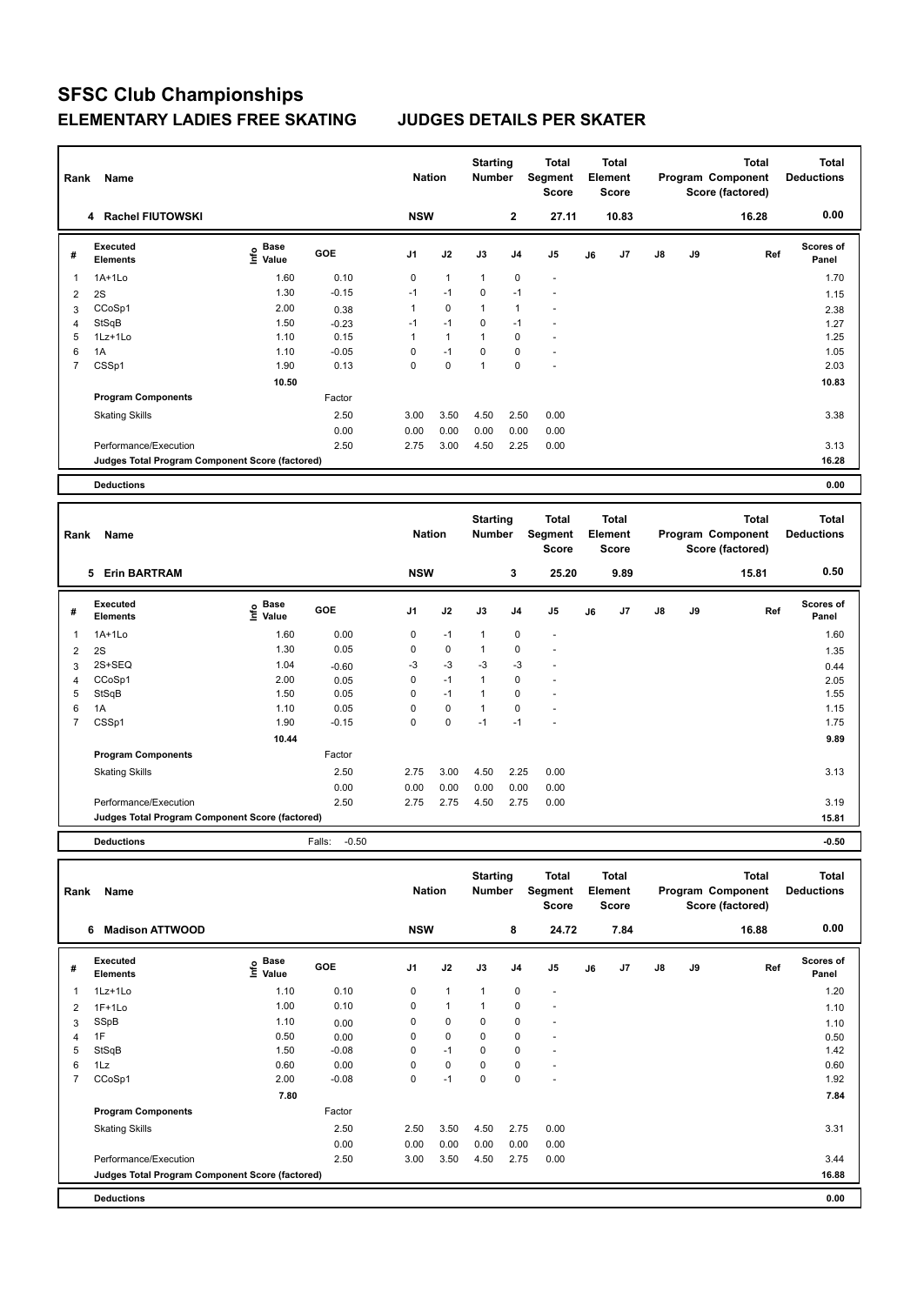|   | Rank<br>Name                                    |                                  |            |            |             | <b>Starting</b><br><b>Number</b> |                | Total<br>Segment<br><b>Score</b> | <b>Total</b><br>Element<br><b>Score</b> |      |               |    | <b>Total</b><br>Program Component<br>Score (factored) | <b>Total</b><br><b>Deductions</b> |
|---|-------------------------------------------------|----------------------------------|------------|------------|-------------|----------------------------------|----------------|----------------------------------|-----------------------------------------|------|---------------|----|-------------------------------------------------------|-----------------------------------|
|   | 7 Astrid PYE                                    |                                  |            | <b>NSW</b> |             |                                  | $\overline{7}$ | 23.99                            |                                         | 9.61 |               |    | 14.38                                                 | 0.00                              |
| # | Executed<br><b>Elements</b>                     | <b>Base</b><br>e Base<br>⊆ Value | <b>GOE</b> | J1         | J2          | J3                               | J <sub>4</sub> | J <sub>5</sub>                   | J6                                      | J7   | $\mathsf{J}8$ | J9 | Ref                                                   | <b>Scores of</b><br>Panel         |
| 1 | 2S+1A+SEQ                                       | 1.92                             | 0.00       | 0          | $\mathbf 0$ | $\mathbf 0$                      | 0              | $\blacksquare$                   |                                         |      |               |    |                                                       | 1.92                              |
| 2 | 1A                                              | 1.10                             | 0.00       | 0          | $\mathbf 0$ | 0                                | 0              | ٠                                |                                         |      |               |    |                                                       | 1.10                              |
| 3 | CCoSp1                                          | 2.00                             | $-0.08$    | 0          | $-1$        | $\mathbf 0$                      | $\mathbf 0$    | $\overline{\phantom{a}}$         |                                         |      |               |    |                                                       | 1.92                              |
| 4 | 1Lz+1Lo                                         | 1.10                             | $-0.05$    | 0          | $-1$        | $-1$                             | $\mathbf 0$    | $\overline{\phantom{a}}$         |                                         |      |               |    |                                                       | 1.05                              |
| 5 | 2S                                              | 1.30                             | $-0.40$    | $-3$       | $-2$        | $-1$                             | $-2$           | ٠                                |                                         |      |               |    |                                                       | 0.90                              |
| 6 | StSqB                                           | 1.50                             | $-0.08$    | 0          | $-1$        | $\Omega$                         | 0              | $\overline{\phantom{a}}$         |                                         |      |               |    |                                                       | 1.42                              |
| 7 | SSp1                                            | 1.30                             | 0.00       | 0          | 0           | 0                                | $\mathbf 0$    | $\overline{\phantom{a}}$         |                                         |      |               |    |                                                       | 1.30                              |
|   |                                                 | 10.22                            |            |            |             |                                  |                |                                  |                                         |      |               |    |                                                       | 9.61                              |
|   | <b>Program Components</b>                       |                                  | Factor     |            |             |                                  |                |                                  |                                         |      |               |    |                                                       |                                   |
|   | <b>Skating Skills</b>                           |                                  | 2.50       | 2.50       | 2.75        | 3.50                             | 2.50           | 0.00                             |                                         |      |               |    |                                                       | 2.81                              |
|   |                                                 |                                  | 0.00       | 0.00       | 0.00        | 0.00                             | 0.00           | 0.00                             |                                         |      |               |    |                                                       |                                   |
|   | Performance/Execution                           |                                  | 2.50       | 2.75       | 2.75        | 3.50                             | 2.75           | 0.00                             |                                         |      |               |    |                                                       | 2.94                              |
|   | Judges Total Program Component Score (factored) |                                  |            |            |             |                                  |                |                                  |                                         |      |               |    |                                                       | 14.38                             |
|   | <b>Deductions</b>                               |                                  |            |            |             |                                  |                |                                  |                                         |      |               |    |                                                       | 0.00                              |

**Total Deductions Total Program Component Score (factored) Total Element Score Total Segment Score Starting Rank Name Nation Number # Executed Elements Base Value GOE J1 J2 J3 J4 J5 J6 J7 J8 J9 Scores of Panel** 1 1.10 -0.60 -3 -3 -3 -3 - **Ref**  1A 0.50 **Info 8 Louella CHISHOLM NSW 10 23.44 8.94 15.00 0.50** 2 CSSp1 1.90 0.00 0 0 0 0 - 1.90 3 1Lz+1Lo 1.10 -0.03 0 -1 0 0 - 1.07 4 StSqB 1.50 -0.08 0 -1 0 0 - 1.42 5 CCoSp1 2.00 0.00 0 0 0 0 - 2.00 6 1F 0.50 0.00 0 0 0 0 - 0.50 7 1A+1Lo 1.60 -0.05 0 -1 0 0 - 1.55  **9.70 8.94 Program Components**  Skating Skills 3.00 3.00 3.00 3.50 2.75 0.00 Factor 2.50 3.00 3.00 3.50 2.75 0.00 3.00 3.06 3.06 0.00 0.00 0.00 0.00 0.00 0.00 Performance/Execution 2.50 2.75 3.00 3.50 2.50 0.00 2.94 **Deductions** Falls: -0.50 **-0.50 Judges Total Program Component Score (factored) 15.00**

**Total Deductions Total Program Component Score (factored) Total Element Score Total Segment Score Starting Rank Name Nation Number # Executed Elements Base Value GOE J1 J2 J3 J4 J5 J6 J7 J8 J9 Scores of Panel** 1 1.10 -0.60 -3 -3 -3 -3 - **Ref**  سماء بال بين المسابق المسابق المسابق المسابق المسابق المسابق المسابق المسابق المسابق المسابق المسابق المسابق ا<br>1A 1.10 -0.60 -3 -3 -3 -3 - 3 - 1.10 -0.50  **9 Melodia ZIMMATORE NSW 5 21.57 8.02 14.55 1.00** 2 CSSp1 1.90 -0.15 0 0 0 -2 - 1.75  $3 \quad 2$ S<  $\qquad \qquad$   $\qquad \qquad$   $\qquad \qquad$   $\qquad \qquad$   $\qquad \qquad$   $\qquad \qquad$   $\qquad \qquad$   $\qquad \qquad$   $\qquad \qquad$   $\qquad \qquad$   $\qquad \qquad$   $\qquad \qquad$   $\qquad \qquad$   $\qquad \qquad$   $\qquad \qquad$   $\qquad \qquad$   $\qquad \qquad$   $\qquad \qquad$   $\qquad \qquad$   $\qquad \qquad$   $\qquad \qquad$   $\qquad \qquad$   $\qquad \qquad$   $\qquad$ 4 StSqB 1.50 -0.08 0 -1 0 0 - 1.42 5 1A 1.10 -0.15 0 -1 -1 -1 - 0.95 6 2S<+1Lo < 1.40 -0.30 -1 -1 -2 -2 - 1.10 7 CCoSp1 2.00 0.00 0 0 0 0 - 2.00  **9.90 8.02 Program Components**  Skating Skills **2.50** 2.50 2.50 3.00 3.50 2.75 0.00 Factor 2.50 2.50 3.00 3.50 2.75 0.00 2.94 0.00 0.00 0.00 0.00 0.00 0.00 Performance/Execution 2.50 2.75 3.00 3.25 2.50 0.00 2.88 **Deductions** Falls: -1.00 **-1.00 Judges Total Program Component Score (factored) 14.55**

< Under-rotated jump